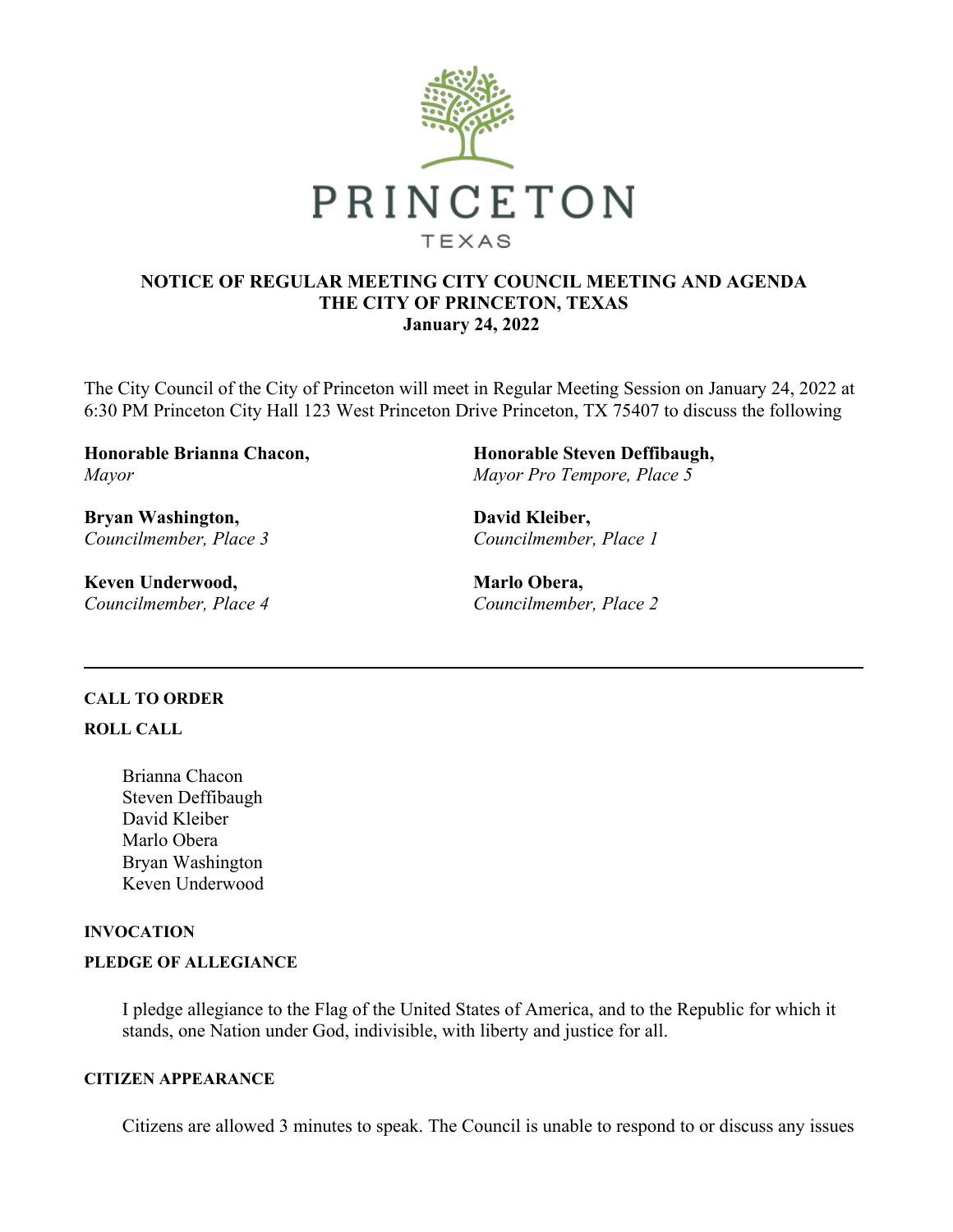that are brought up during this section that are not on the agenda, other than to make statements of specific factual information in response to a citizen's inquiry or to recite existing policy in response to the inquiry.

## **MAYORS COMMENTS**

### **CONSENT AGENDA**

Consent Agenda: All consent agenda items listed are considered to be routine by the City Council and will be enacted by one motion. There will be no separate discussion of these items unless a Councilmember so requests, in which event the item will be removed from the Consent Agenda and considered in its normal sequence on the agenda.

### **Resolution No. 2022-01-24-R (Cafeteria Plan)**

Discussion and possible action regarding an Amendment Resolution No. 2022- 01-24-R to change our enrollment from fiscal year to calendar year. [PPP-BOD-AMEND-PYE-2021-12-31.pdf](https://legistarweb-production.s3.amazonaws.com/uploads/attachment/pdf/1215018/PPP-BOD-AMEND-PYE-2021-12-31.pdf)

### **Budget Adjustment FY2021**

Discussion and possible action regarding the final budget adjustment FY2021. [Budget Adjustment Memo v1.24.2022.pdf](https://legistarweb-production.s3.amazonaws.com/uploads/attachment/pdf/1215014/Budget_Adjustment_Memo_v1.24.2022.pdf)

### **REGULAR AGENDA**

### **2022- Public Hearing (Princeton Retreat)**

**016** Conduct Public Hearing regarding a request received from Shoolin Ventures, LLC for a zoning of property from Agricultural "AG" to "PD" Planned Development, BEING all that certain lot, tract or parcel of land situated in the David Cherry Survey, Abstract No. 166, being part of a called 306.81 acres tract of land described in deed to Hasan Pirkul, recorded In Volume 5218, Page 3630, Deed Records, Collin County, Texas (D.R.C.C.T.), being a tract of kind described in deed to SS S&D Properties, LLC, o Texas Limited Liability Company, recorded under Instrument No. 20190821001020250 (D.R.C.C.T.), and being more particularly described by the following metes and bounds description: containing 670,837 Square Feet or 19.99 Acres of Land, more or less. [PH Notice Shoolin Ventures LLC-CR 408.pdf](https://legistarweb-production.s3.amazonaws.com/uploads/attachment/pdf/1216373/PH_Notice_Shoolin_Ventures_LLC-CR_408.pdf)

## **2022- Ordinance No. 2022-01-24 (Princeton Retreat)**

**017** Discussion and possible action regarding Ordinance No. 2022-01-24 an ordinance of the City of Princeton amending the comprehensive zoning ordinance number 2016-01-25-01 of the City of Princeton, from "AG" Agricultural to "PD 26" Planned Development 26, on a portion of the David Cherry Survey, Abstract No. 166; Repealing all conflicting ordinances; providing a severability clause; providing for a penalty; and providing an effective date.

[Ord Zoning PD 26 \(2022-01-24\) Princeton Retreat.pdf](https://legistarweb-production.s3.amazonaws.com/uploads/attachment/pdf/1215672/Ord_Zoning_PD_26__2022-01-24__Princeton_Retreat.pdf)

### **2022- Public Hearing (In Home Child Care Center)**

**018** Conduct Public Hearing regarding a request received from Jimmy Mahan Jr. and Hannah Mahan regarding a Specific Use Permit for a Registered In Home Child Care Center at 1108 Western Way, Princeton, Texas per the requirements of the City of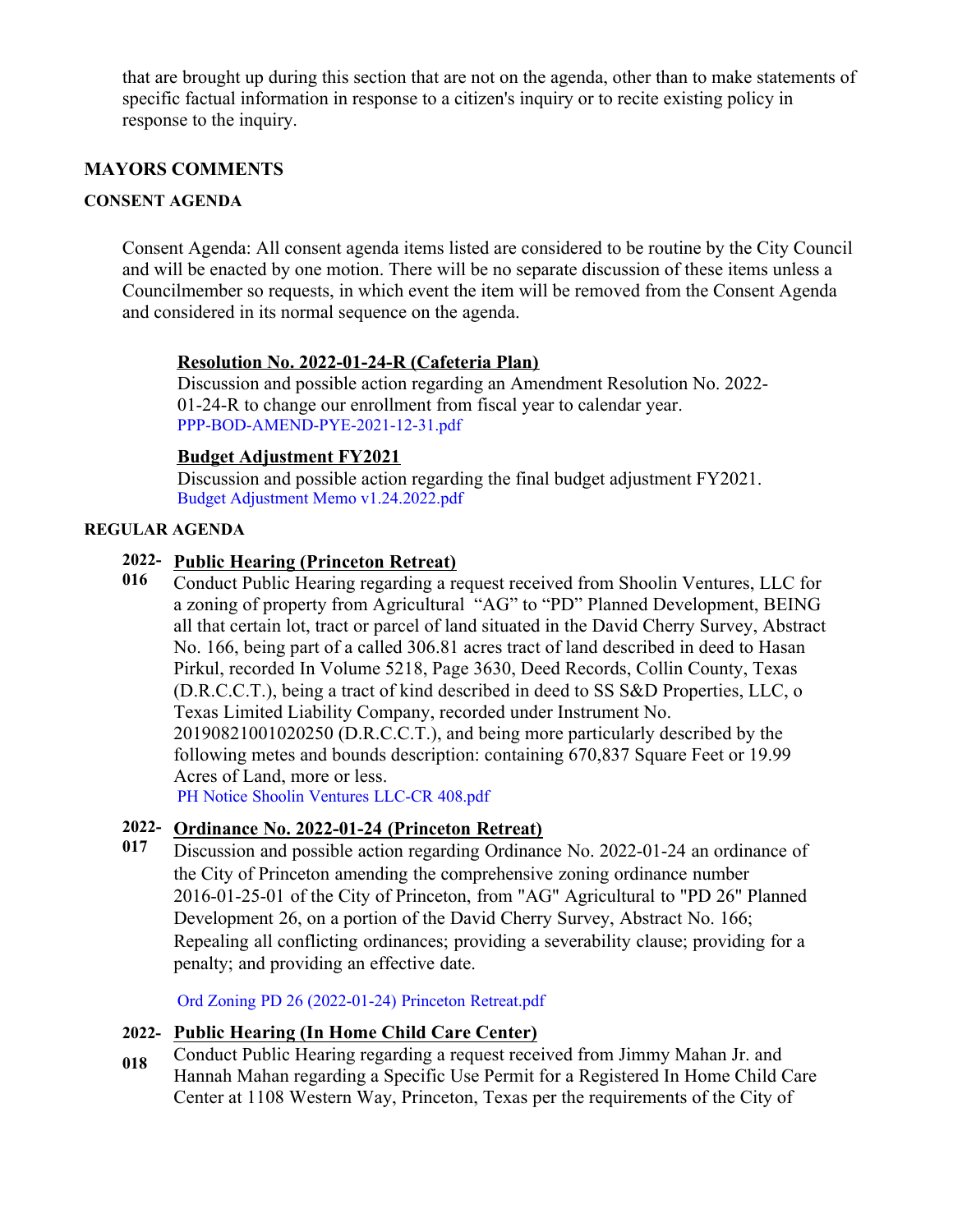Princeton Zoning Ordinance for the following tract of land described as: Lot 37, Block A, Winchester Crossing, Phase 4, an addition to the City of Princeton, Collin County, Texas, according to the map or plat thereof, recorded under clerk's document No. 20210719010002590, official public records of Collin County, Texas and in cabinet 2021, slides 417-418, of the plat records of Collin County, Texas. [Public Hearing Notice \(SUP 1108 Western Way\).pdf](https://legistarweb-production.s3.amazonaws.com/uploads/attachment/pdf/1216374/Public_Hearing_Notice__SUP_1108_Western_Way_.pdf)

## **2022- Ordinance No. 2022-01-24-01 ( In Home Child Care Center)**

**019** Discussion and possible action regarding an Ordinance No. 2022-01-24-01 of the City of Princeton, Texas, amending the zoning map of the City of Princeton by approving a specific use permit for certain property a .025 acre tract of land in the Hardin Wright Survey, Abstract No. 957, City of Princeton, Collin County, Texas; Providing a repealer clause; and providing an effective date. [Ord SUP20212973 \(2022-01-24-01\).pdf](https://legistarweb-production.s3.amazonaws.com/uploads/attachment/pdf/1215662/Ord_SUP20212973__2022-01-24-01_.pdf)

## **2022- Preliminary Plat (Litehouse Village)**

**020** PL20220143 Discussion and possible action and recommendation to the City Council regarding a request from IC-SB Princeton Land Partners, LP for preliminary plat approval of a 13.665 acre tract of land situated in the John Snyder Survey, Abstract No. 865, City of Princeton, Texas.

## [Staff Report PL20220143 with Exhibits.pdf](https://legistarweb-production.s3.amazonaws.com/uploads/attachment/pdf/1215790/Staff_Report_PL20220143_with_Exhibits.pdf)

## **2022- Reimbursement Agreement (Sicily Public Improvement District)**

**021** Discussion and possible action regarding a reimbursement agreement between the Sicily Laguna Azure, LLC and the City of Princeton in relation to the the Sicily Public Improvement District.

[\(MEGATEL\) Sicily Public Improvement District - Reimbursement Agreement with City of Princeton](https://legistarweb-production.s3.amazonaws.com/uploads/attachment/pdf/1216354/_MEGATEL__Sicily_Public_Improvement_District_-_Reimbursement_Agreement_with_City_of_Princeton__Winstead_1.4.21__4881-8958-3112_1.pdf) (Winstead 1.4.21) 4881-8958-3112 1.pdf

## **2022- Development Agreement (Penmatsa)**

**022** Discussion and possible action regarding Development Agreement between the City of Princeton and Varma Penmasta and Sireesha Penmasta specifying the terms for annexation and development of a 50.3547 acre tract of land in the Hardin Wright Survey, Abstract No. 957, City of Princeton, Collin County, Texas. [Penmatsa DA - Final \(good\).pdf](https://legistarweb-production.s3.amazonaws.com/uploads/attachment/pdf/1217813/Penmatsa_DA_-_Final__good_.pdf)

### **2022- Fire Station #2**

**023** Discussion and possible action regarding Fire Station #2 Bond issue.

# **2022- Home Rule Charter Commission**

**024** [Discussion and possible action regarding the appointments an](https://legistarweb-production.s3.amazonaws.com/uploads/attachment/pdf/1217193/Petition_to_Create_Southridge_PID__Princeton__-_Fully_Executed.pdf)d/or reappointments to the Home Rule Charter Commission.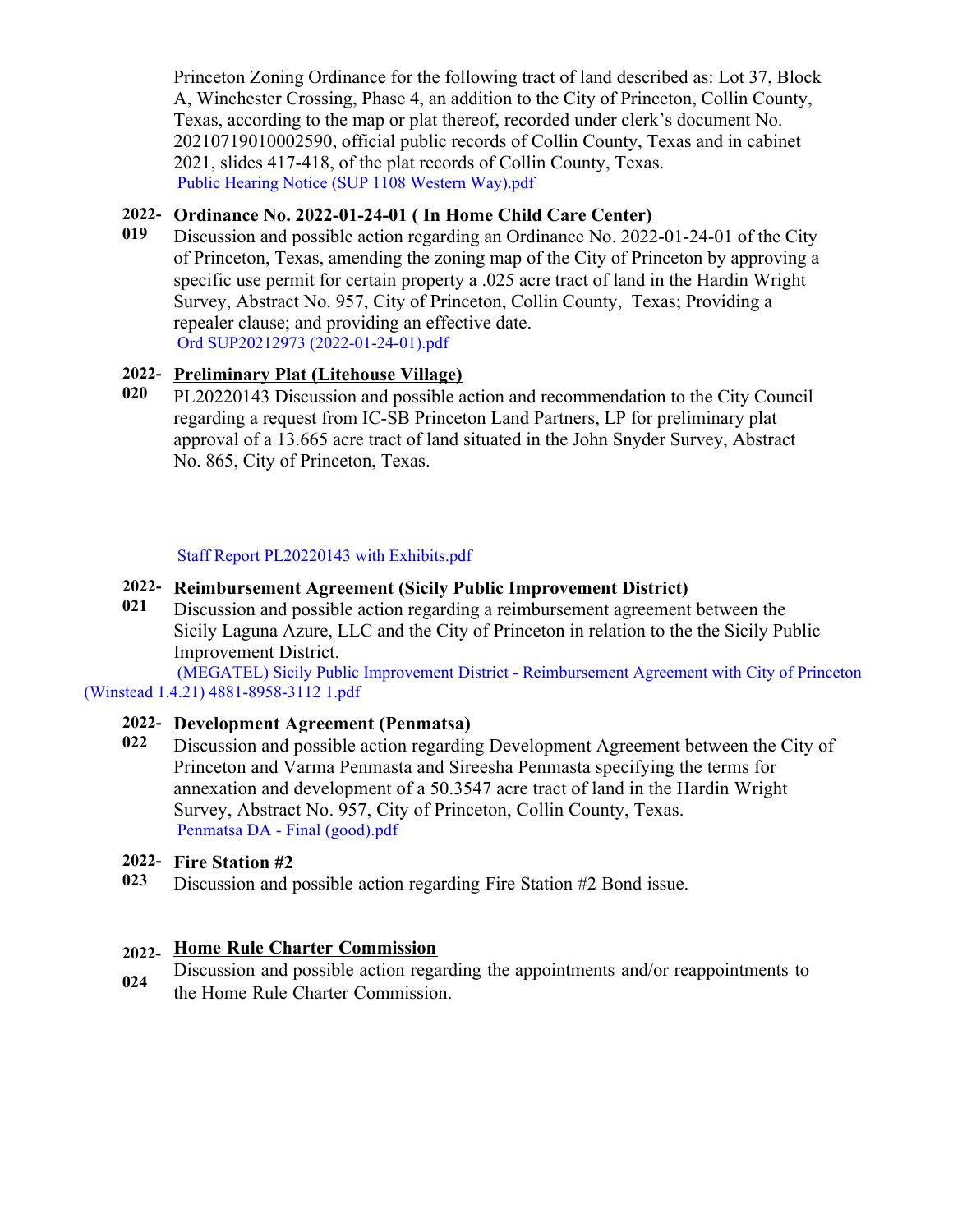#### **2022- Community Development Corporation 025**

Discussion and possible action regarding the appointments and/or reappointments to the Community Development Corporation (Each term served is 2 years). Place 2, Kori David-(Reappointment/Replacement)

### **2022-**

## **026 Economic Development Corporation Appointment-Correction**

Discussion and possible action regarding the appointments and/or reappointments to the Economic Development Corporation (Each term served is 2 years). Place 2, James Miller-(Reappointment/Replacement) Place 7, ISD Appointment correction, Chad Jones continued appointment

### **2022-**

## **027 Planning & Zoning Commission**

Discussion and possible action regarding the appointments and/or reappointments to the Planning & Zoning Commission. (Each term served is 2 years) Place 4, Vacant New Applicant: Jamie McCarthy New Applicant: Robin Forsyth

### **2022-**

## **028 Library Advisory Board**

Discussion and possible action regarding the appointments and/or reappointments to the Library Advisory Board (Each term served is 2 years). Place 2, Savannah Rubio-(Reappointment/Replacement)

# **2022- Future Agenda Items**

**029** Possible action to approve request for items to be placed on a future agenda and NOT for discussion of these request.

## **EXECUTIVE SESSION**

Executive Session: Under terms of Chapter 551 of Texas Government Code the City Council may enter into CLOSED SESSION or Executive Session to discuss the following:

Section 551.071 (2) Texas Government Code. Consultation with the City Attorney on a matter in which the duty of the attorney to the governmental body under the Texas Disciplinary Rules of Professional Conduct of the State Bar of Texas clearly conflicts with this chapter on any posted agenda items.

Section 551.071 – Consultations with City Attorney regarding matters in which the duty of the attorney to the City Council under the Texas Disciplinary Rules of Professional Conduct of the State Bar of Texas clearly conflicts with the Chapter 551 of the Tex. Gov't Code:

- 1) Enhancing City competitiveness for new hires for its Police Department
- 2) Selection of Home Rule Charter Commission members and HRCC administrative matters
- 3) City council appointment procedures for all City boards, commissions, and development